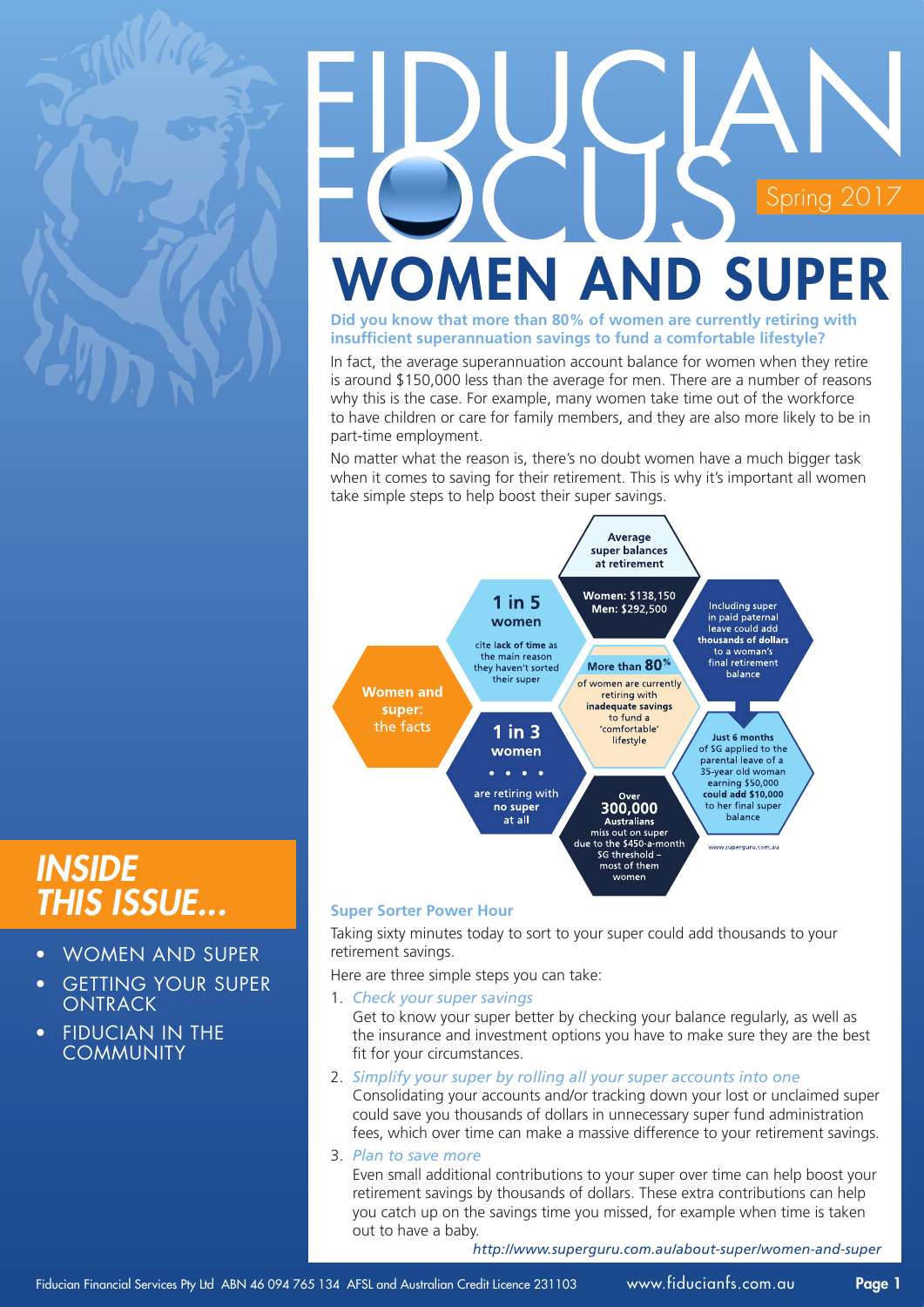### GETTING YOUR SUPER ON HE LIFESTYLE YOU CAN AFFORD TO HAVE IN RETI CAN INVEST BEFORE RETIREMENT. STARTING

Your plans may have slowed over the last few years, or if you were unlucky, gone backwards due market volatility. Investment returns have generally improved since the Global Financial Crisis (GFC) but are still volatile in many sectors.

Now that markets are picking up and we have learnt some hard lessons, it is time to take control and get your super back on track.

You can't just rely on your employer and investment market performance to accumulate enough super. You may need to do more.

Three options to make your super grow are:

- 1. Add more savings into your account
- 2. Invest in assets that produce a higher rate of return
- 3. Use tax concessions to boost your savings.

These may sound simple but you need a plan and you need to stick to it. You may be able to do this yourself or you may need the help of a financial planner to ensure you stay on track. Whether doing it alone, or with some help, this article will focus on tips to get you started with each option.

#### **1. Add more savings**

This is the starting point to get your super back on track and is an easy step that you can have total control over.

Work out how much you can afford to save from each pay and commit to investing it every fortnight or month. An expense (budget) planner can help to map out your expenses so you can find where to make some cost reductions.

If you don't already have some money put aside as a cash reserve, you might need to split the money you can save into a non-super investment as well as into super so you also have some money for those rainy days before you retire.

#### **Example**

Meredith owns her home and works for an insurance company and earns \$70,000 per annum. Her employer pays 9.5% superannuation guarantee (SG) but at age 46 she is concerned that she only has \$80,000 saved in super.

At this rate, when she retires at age 67 she will only have \$285,763 saved to fund her desired annual income of \$50,000 (today's dollars). She is likely to run out of savings and depend solely on the age pension by age 77.

Meredith uses a budget planner to list her expenses and make some savings. She decides she could save an extra \$500 per month. The extra \$500 per month sees her balance grow at age 65 to \$441,372\*. This is expected to fund her income needs until age 82.

Assumes 5.7% per annum return, fees of 0.5% per annum, CPI adjustments of 2.5% per annum and other personal assets of \$25,000. Includes age pension entitlements under rates current to 30 June 2017. The calculations done using the ASIC Retirement Planning calculator at www.moneysmart.gov.au.

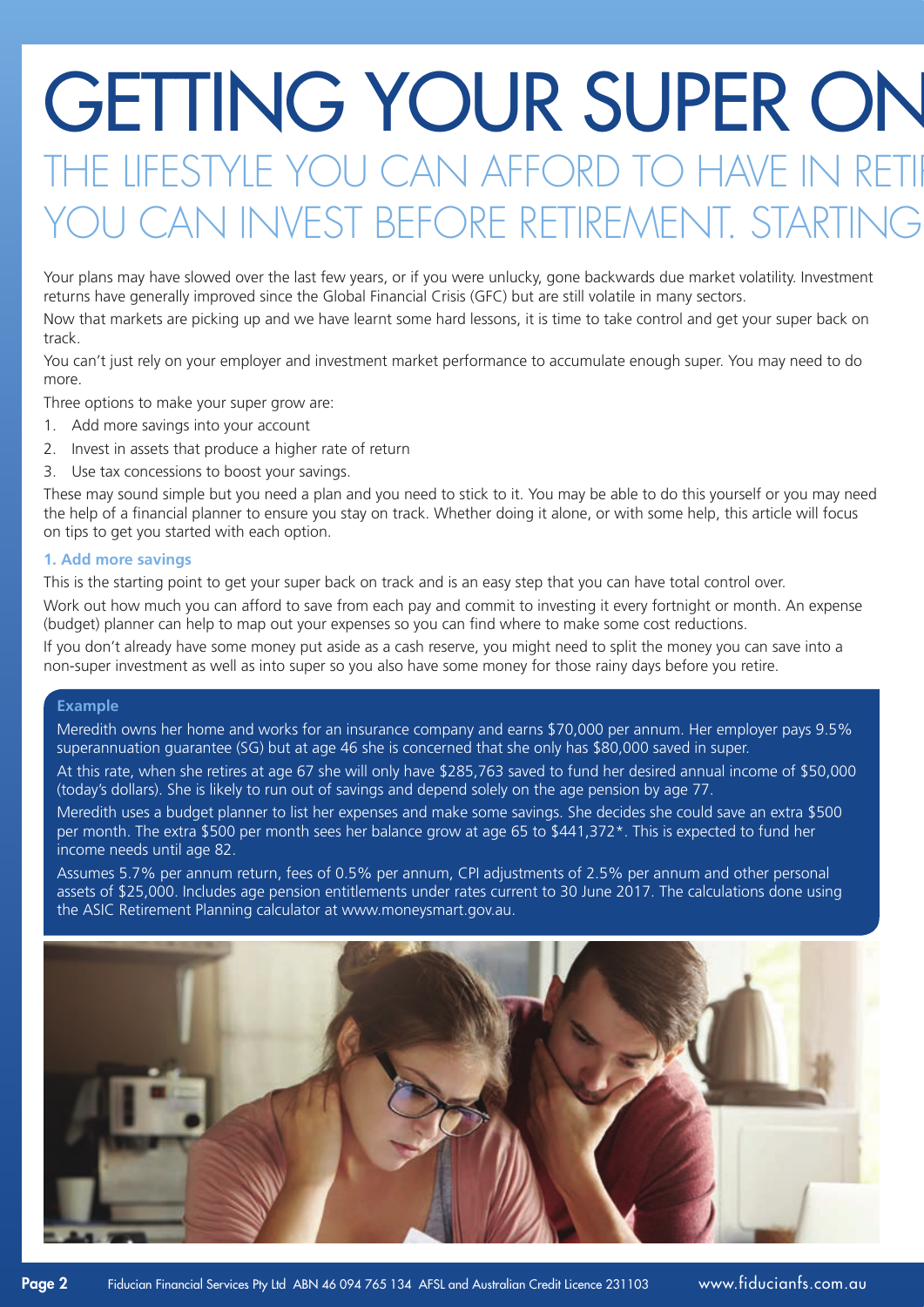## **TRACK –**

### 1ENT WILL DEPEND ON HOW MUCH MONE EARLY GIVES YOU A GOOD HFAD START

#### **2. Invest in assets with potential for higher return**

Superannuation is just a structure in which to hold assets such as cash, fixed interest, shares and property. You need to look at the options in your super fund and decide which options best suit your preferences and needs.

Investing in shares and property has the potential to produce higher returns, but don't forget that 'the higher the potential return, the higher the level of risk.' You need to look carefully at the options and the risk of your money going up and down as well as the changes in income levels to pick a mix that you are comfortable with.

Most people will benefit from a mix of assets to spread the risk. What mix you choose will depend on your risk tolerance – ie. how comfortable you are seeing your balance go up and down and the amount of time until you want to spend the money.

A higher return will allow your savings to grow at a faster rate.

#### **Example**

Meredith gets some financial planning advice and decides that with another 21 years before she retires that she is willing to take a higher level of investment risk and switches to a growth option. Assuming this option returns 6.6% per annum her balance will still only grow to \$321,819 at age 67 with only SG added.

If she also adds \$500 per month of her own money and earns 6.6% per annum her balance grows to \$491,935

#### **3. Tax effectiveness**

The reason why super can work to save for retirement is because of the way the tax rules work.

You might pay less tax on salary that is paid into super than is paid into your bank account. This is called salary sacrifice and needs to be arranged with your employer. The less you pay in tax, the more money you will have in your account.

With salary sacrifice you need to be careful not to exceed the allowable caps on contributions as tax penalties apply if you do.

#### **Example**

Meredith speaks to her employer about salary sacrifice instead of after-tax contributions. Her salary is reduced by \$764 per month (equals \$500 per month after-tax) and her employer pays this amount into super with her SG.

She still has the same money to spend each month but instead of paying 34.5% tax on the \$764, only 15% tax is deducted in her super fund. The tax savings means she has more money added to her account to help her savings grow. Her balance at retirement grows to \$543,102 and funds her required income to age 88 (including age pension eligibility).

#### **Putting it all together...**

How you grow your super needs to be in line with your needs. You need to think about how much you can save, whether to make a personal after-tax contribution or salary sacrifice and what level of investment risk you are willing take.

Putting in place strategies to make your super grow faster may help you to have a more comfortable retirement. But you may need some help to make the right decisions and to stay on track. This is where we can help.

Making your super grow is only part of the decision on how to use super most effectively. You may also need to make decisions about which fund to use, levels of insurance cover and nominations for death benefits.

But taking one step at a time will help you to get your savings back on track.